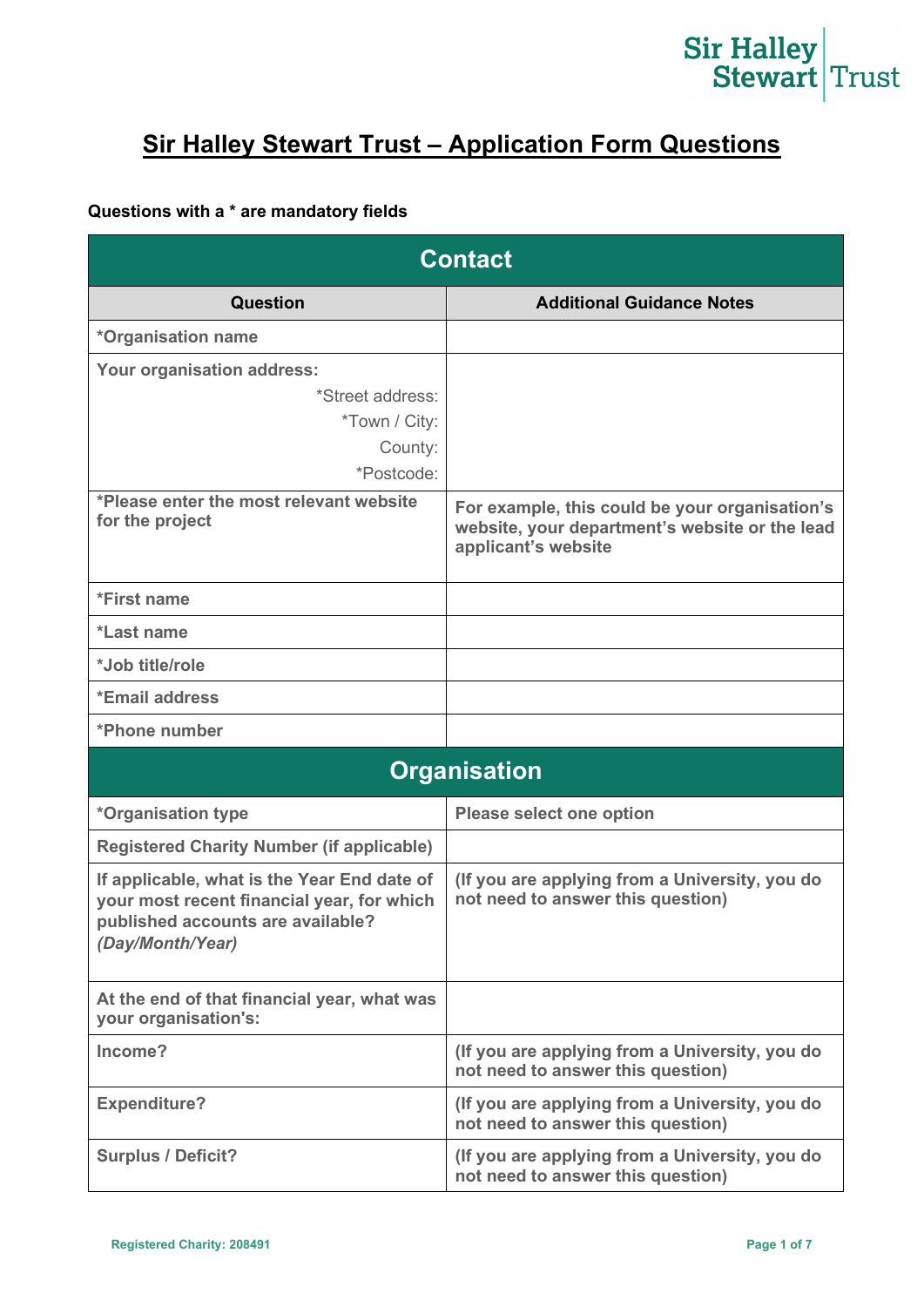|                                                                                                                                                                                                                       | <b>Sir Halley</b><br><b>Stewart Trust</b>                                                                                                                                                                                                                                                                                                           |  |
|-----------------------------------------------------------------------------------------------------------------------------------------------------------------------------------------------------------------------|-----------------------------------------------------------------------------------------------------------------------------------------------------------------------------------------------------------------------------------------------------------------------------------------------------------------------------------------------------|--|
| <b>Total Unrestricted Reserves?</b><br>Unrestricted reserves (or 'free reserves')<br>are those which can be used for any<br>purpose deemed appropriate by the<br>charity within its charitable objects                | (If you are applying from a University, you do<br>not need to answer this question)<br>If you would like to explain further about your<br>organisation's reserves (for example the split<br>between designated and undesignated funds),<br>please do so at the end of the application form<br>in the File Uploads section / Supporting<br>documents |  |
| *What is the purpose of your organisation<br>/ centre / department?<br>Maximum number of characters including<br>spaces: 500 characters                                                                               |                                                                                                                                                                                                                                                                                                                                                     |  |
| Please tick this box if you are happy for<br>the Trust to contact you by email with<br>information about our work, events and<br>other communications.<br>You can opt out of receiving these                          |                                                                                                                                                                                                                                                                                                                                                     |  |
| communications at any time by sending<br>an email to email@sirhalleystewart.org.uk                                                                                                                                    |                                                                                                                                                                                                                                                                                                                                                     |  |
|                                                                                                                                                                                                                       | <b>Project Overview</b>                                                                                                                                                                                                                                                                                                                             |  |
| *What type of project are you seeking<br>funds for? (Research project /<br>Development project / Both / Other)<br>Please select one                                                                                   | If you selected 'Other', please give details<br>here*                                                                                                                                                                                                                                                                                               |  |
| *Which of the following grant themes do<br>you feel is the primary category that<br>applies to your project? (Medical,<br><b>Religious or Social)</b><br>Please select the option that best<br>describes your project |                                                                                                                                                                                                                                                                                                                                                     |  |
| *Are any of the other grant themes<br>relevant to your project? (Medical,<br><b>Religious or Social)</b><br>Please select all themes that apply to<br>your project                                                    |                                                                                                                                                                                                                                                                                                                                                     |  |
| *Does your project mainly take place in<br>the UK or overseas?<br>Please select the option that best<br>describes your project                                                                                        |                                                                                                                                                                                                                                                                                                                                                     |  |
| *Are you applying for a new Main Grant of<br>over £5,000, a new Small Grant (up to<br>£5,000), or a Renewal Grant?<br><b>Select one</b>                                                                               |                                                                                                                                                                                                                                                                                                                                                     |  |
| *Project Title<br>Maximum number of characters including<br>spaces: 255 characters                                                                                                                                    | Please enter a title that best describes your<br>project. This may be shown to our assessors,<br>used in Trust publications, or included on our<br>website, so please submit a title that you are<br>happy to share with a wide audience.                                                                                                           |  |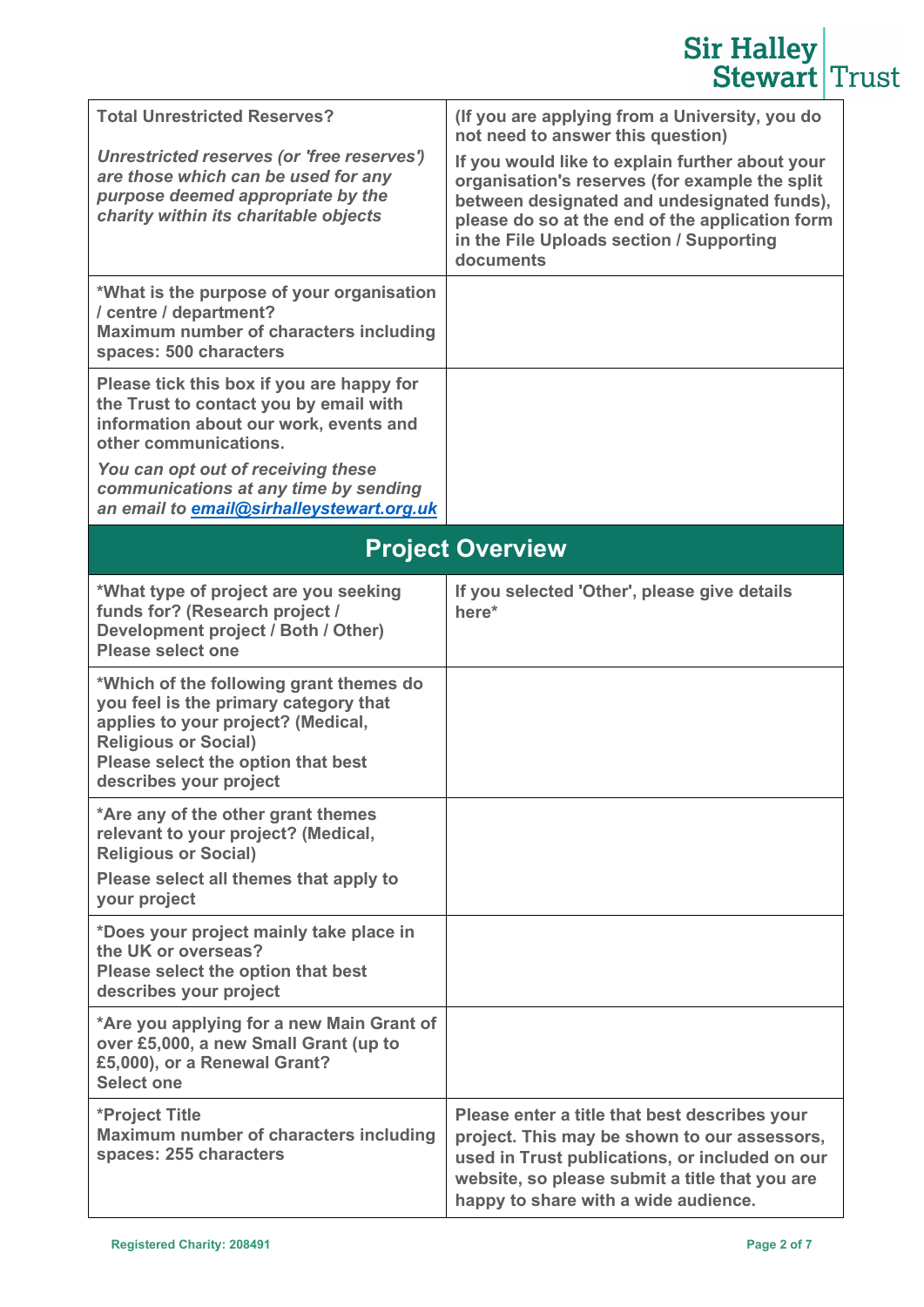|                                                                                                                                                                                                                 | <b>Sir Halley</b><br><b>Stewart Trust</b>                                                                                                              |  |
|-----------------------------------------------------------------------------------------------------------------------------------------------------------------------------------------------------------------|--------------------------------------------------------------------------------------------------------------------------------------------------------|--|
| *Please indicate what stage of<br>development your project has reached<br>(i.e. at the time of your application to the<br>Trust):<br>Initial idea, Pilot undertaken,<br>Dissemination and Implementation, Other | If you selected 'Other', please give details<br>here*                                                                                                  |  |
| *Please summarise your project in lay<br>terms<br><b>Maximum number of characters including</b><br>spaces: 4,000 characters                                                                                     | The summary should be in lay terms, so that it<br>can be easily understood by people who are<br>not experts in your subject area.                      |  |
|                                                                                                                                                                                                                 | Please note that your summary should not<br>direct the reader to other answers within the<br>application form - it should be a stand-alone<br>summary. |  |
|                                                                                                                                                                                                                 | The summary should highlight the project<br>aims, what you plan to do with the Trust's<br>funds and what difference the project will<br>make.          |  |
| <b>Project Details 1</b>                                                                                                                                                                                        |                                                                                                                                                        |  |
| *What is / was the start date of your<br>project?                                                                                                                                                               |                                                                                                                                                        |  |
| *How long do you anticipate the project<br>running in months?                                                                                                                                                   |                                                                                                                                                        |  |
| *Briefly outline your project timetable (i.e.<br>Year / Funding Required / Bullet point list<br>of major activities)<br>Maximum number of characters including<br>spaces: 2,000 characters                      |                                                                                                                                                        |  |
| *What is the overall cost of your project?                                                                                                                                                                      | Please include all expenditure required to<br>deliver the full project.                                                                                |  |
| *How much funding are you requesting<br>from the Trust?                                                                                                                                                         |                                                                                                                                                        |  |
| * Is there is any remaining funding or<br>support required to deliver the project?                                                                                                                              | For each funding application, please include<br>the following details:                                                                                 |  |
| A) If so, where will this funding come<br>from?                                                                                                                                                                 | a) Name of funding source                                                                                                                              |  |
| B) What other funding applications have                                                                                                                                                                         | b) Amount requested / to be requested                                                                                                                  |  |
| you submitted, or do you plan to submit,<br>regarding this project?                                                                                                                                             | c) Date application was made / date<br>application will be submitted                                                                                   |  |
| Maximum number of characters including                                                                                                                                                                          | d) Amount of funding secured / date decision<br>expected                                                                                               |  |
| spaces: 2,000 characters                                                                                                                                                                                        |                                                                                                                                                        |  |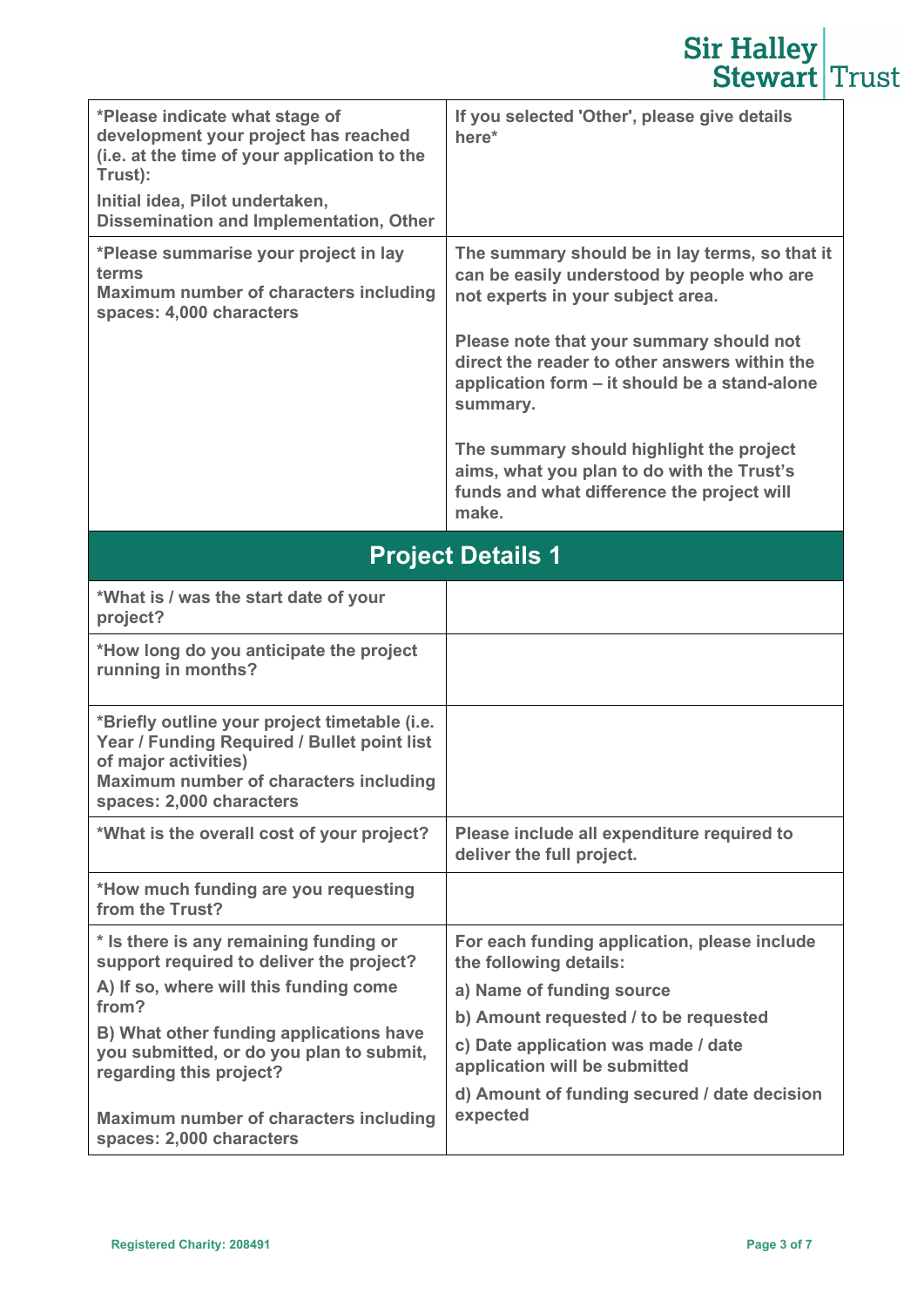|                                                                                                                                                                                                       | <b>Sir Halley</b><br><b>Stewart Trust</b>                                                                                                                                                                                                                                     |  |
|-------------------------------------------------------------------------------------------------------------------------------------------------------------------------------------------------------|-------------------------------------------------------------------------------------------------------------------------------------------------------------------------------------------------------------------------------------------------------------------------------|--|
| *What methodology will your project use?<br>Maximum number of characters including<br>spaces: 4,000 characters                                                                                        | If you are applying regarding a development<br>project, your answer to this question should<br>include the planned outputs for your project<br>(the activities that will take place) AND the<br>evaluation methodology you plan to use.                                       |  |
|                                                                                                                                                                                                       | If you run out of space in this section and<br>would like to submit more information about<br>your methodology, please upload an<br><b>Additional Information document in the 'File</b><br>Upload' section (maximum four A4 pages,<br>unless otherwise advised by the Trust). |  |
|                                                                                                                                                                                                       | <b>Project Details 2</b>                                                                                                                                                                                                                                                      |  |
| *What are the overall aims and objectives<br>of your project?<br>Maximum number of characters including<br>spaces: 2,000 characters                                                                   |                                                                                                                                                                                                                                                                               |  |
| *Why is your project needed at this time,<br>and have you consulted with<br>beneficiaries when developing the project<br>plans?<br>Maximum number of characters including<br>spaces: 2,000 characters |                                                                                                                                                                                                                                                                               |  |
| *How is your project innovative / ground-<br>breaking?<br>Maximum number of characters including<br>spaces: 2,000 characters                                                                          |                                                                                                                                                                                                                                                                               |  |
| *How does your project fit with the Trust's<br>current Medical, Social and / or Religious<br>priorities?<br>Maximum number of characters including<br>spaces: 2,000 characters                        |                                                                                                                                                                                                                                                                               |  |
| *How will you monitor and evaluate your<br>project?<br>Maximum number of characters including<br>spaces: 2,000 characters                                                                             | If you are applying regarding a development<br>project, and have already covered your<br>monitoring and evaluation details in the<br>question "What methodology will your project<br>use?", then please write "See methodology<br>section" as your answer for this question.  |  |
| If you will be working with any partners<br>on this project, briefly tell us about them<br>here and how you conduct due diligence<br>in selecting partners.                                           |                                                                                                                                                                                                                                                                               |  |
| <b>Maximum number of characters including</b><br>spaces: 2,000 characters                                                                                                                             |                                                                                                                                                                                                                                                                               |  |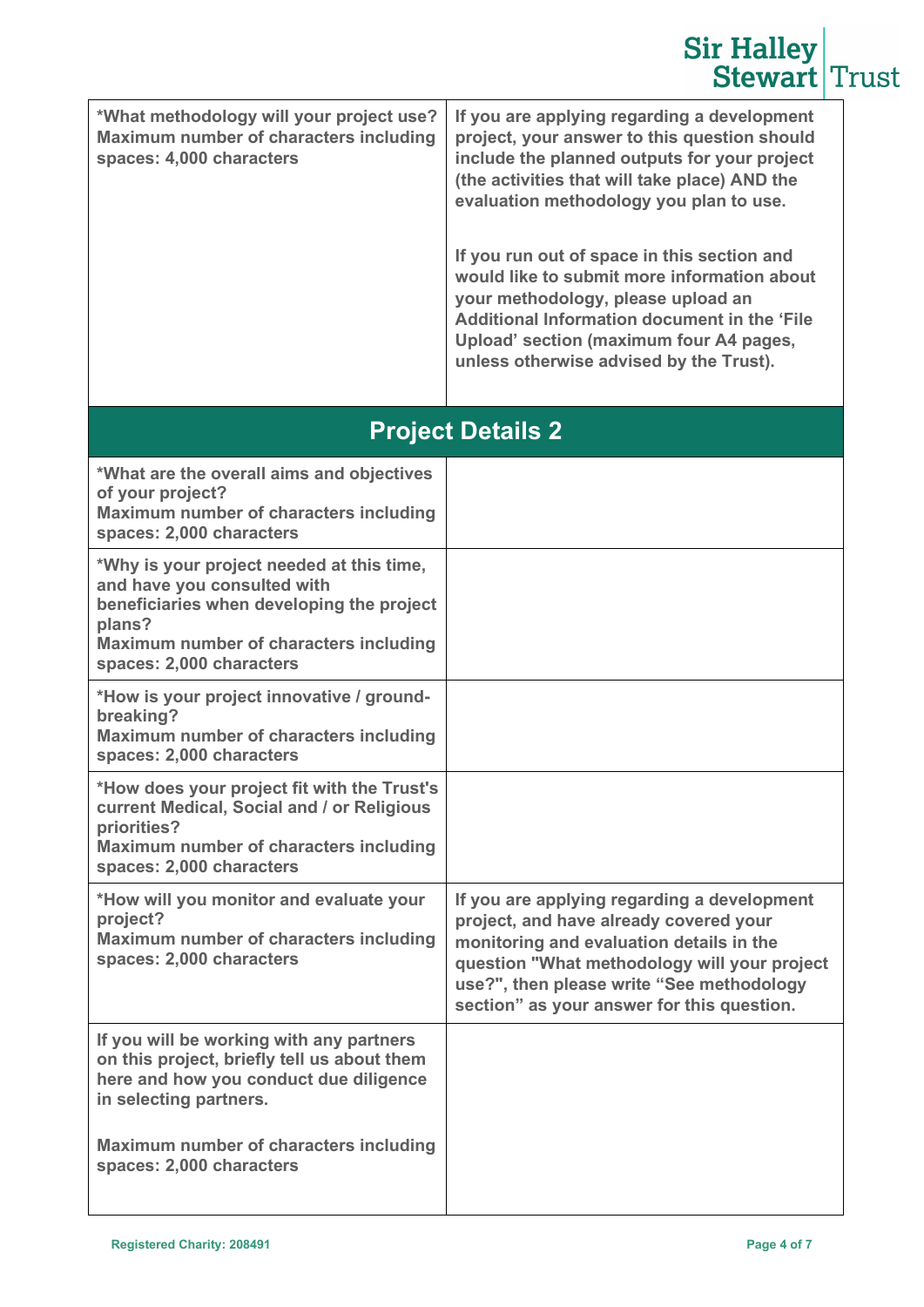## **Sir Halley**<br>**Stewart** Trust

| *What are your plans for dissemination<br>and implementation?<br>Maximum number of characters including<br>spaces: 2,000 characters                              |                                                                                                                                                                                                                                                                                                                                                                                                                                                                                                                                                                                                                                                                                                                                                               |
|------------------------------------------------------------------------------------------------------------------------------------------------------------------|---------------------------------------------------------------------------------------------------------------------------------------------------------------------------------------------------------------------------------------------------------------------------------------------------------------------------------------------------------------------------------------------------------------------------------------------------------------------------------------------------------------------------------------------------------------------------------------------------------------------------------------------------------------------------------------------------------------------------------------------------------------|
| What are the specific, measurable<br>outcomes that you predict for your<br>project?<br><b>Maximum number of characters including</b><br>spaces: 2,000 characters | Your outcomes should describe the<br>differences and changes for your beneficiaries<br>that you predict will occur as a result of your<br>project. (These should be different from your<br>outputs, which are the activities that will take<br>place during your project.)<br>Please include quantitative targets and<br>timings for your outcomes if possible.<br>If you would like to see example outcomes or<br>outputs, or would like more help or guidance<br>regarding your answer to this question, please<br>contact the Trust at<br>email@sirhalleystewart.org.uk.<br><b>Note: This question is ONLY for applicants</b><br>seeking GRANTS OF OVER £5,000. If you are<br>applying for a Small Grant (up to £5,000) then<br>please skip this question. |
| <b>Project Governance</b>                                                                                                                                        |                                                                                                                                                                                                                                                                                                                                                                                                                                                                                                                                                                                                                                                                                                                                                               |
|                                                                                                                                                                  |                                                                                                                                                                                                                                                                                                                                                                                                                                                                                                                                                                                                                                                                                                                                                               |
| *Does your project require Ethical<br><b>Approval?</b>                                                                                                           |                                                                                                                                                                                                                                                                                                                                                                                                                                                                                                                                                                                                                                                                                                                                                               |
| *How will ethical and governance issues<br>be addressed on your project?<br>Maximum number of characters including<br>spaces: 2,000 characters                   | Please see the 'Research Governance and<br><b>Ethical Review' section of</b><br>www.sirhalleystewart.org.uk for guidance.                                                                                                                                                                                                                                                                                                                                                                                                                                                                                                                                                                                                                                     |
| *Do you have a specific Safeguarding<br>Policy that complies with sector<br>obligations and best practice regarding<br>safeguarding? If so:                      |                                                                                                                                                                                                                                                                                                                                                                                                                                                                                                                                                                                                                                                                                                                                                               |
| A) When was it last reviewed and<br>approved?                                                                                                                    |                                                                                                                                                                                                                                                                                                                                                                                                                                                                                                                                                                                                                                                                                                                                                               |
| B) When is the next review due?                                                                                                                                  |                                                                                                                                                                                                                                                                                                                                                                                                                                                                                                                                                                                                                                                                                                                                                               |
| C) Please provide additional details of<br>how this is put into practice, including<br>additional guidance documentation you<br>may have.                        |                                                                                                                                                                                                                                                                                                                                                                                                                                                                                                                                                                                                                                                                                                                                                               |
| D) Please provide examples of how your<br>safeguarding policies and procedures<br>might apply to the specific project<br>outlined in this application.           |                                                                                                                                                                                                                                                                                                                                                                                                                                                                                                                                                                                                                                                                                                                                                               |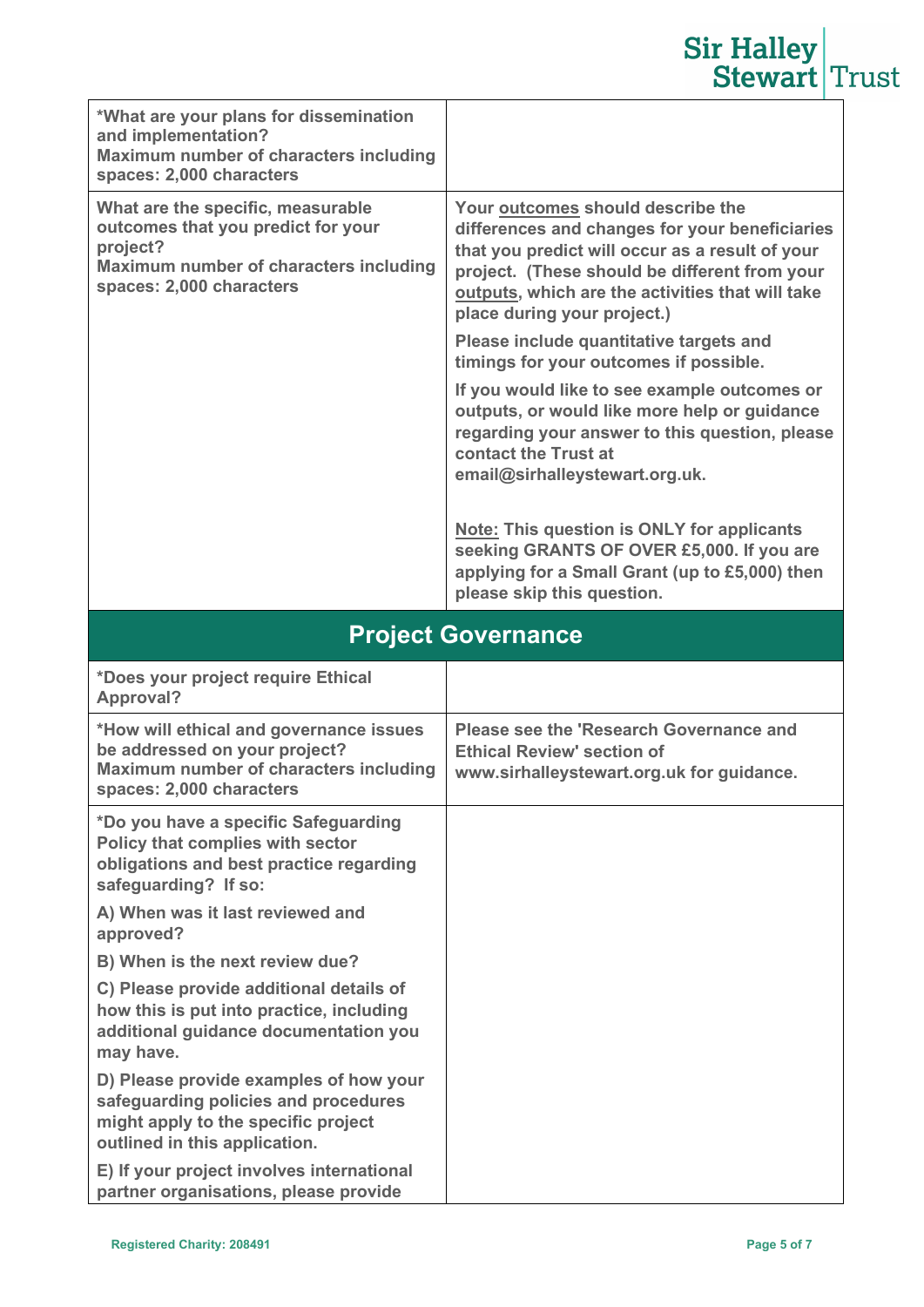|                                                                                                                                                                                                               | <b>Sir Halley</b><br><b>Stewart Trust</b>                                                                                                                                                                                                                                             |
|---------------------------------------------------------------------------------------------------------------------------------------------------------------------------------------------------------------|---------------------------------------------------------------------------------------------------------------------------------------------------------------------------------------------------------------------------------------------------------------------------------------|
| details of how you will ensure they<br>comply with your safeguarding policy.<br>Maximum number of characters including<br>spaces: 2,000 characters                                                            |                                                                                                                                                                                                                                                                                       |
| Please provide details of any<br>safeguarding incidents involving your<br>organisation to date and how they have<br>been resolved.                                                                            |                                                                                                                                                                                                                                                                                       |
| <b>Project Staff</b>                                                                                                                                                                                          |                                                                                                                                                                                                                                                                                       |
| Who is responsible for the following on<br>your project: Governance, Project<br><b>Delivery, Reporting?</b><br>Maximum number of characters including<br>spaces: 500 characters                               | Note: This question is ONLY for applicants<br>seeking GRANTS OF OVER £5,000. If you are<br>applying for a Small Grant (up to £5,000) then<br>please skip this question.                                                                                                               |
| Staff posts - please:<br>a) List the staff posts that will work on the<br>project,                                                                                                                            |                                                                                                                                                                                                                                                                                       |
| b) State if they will be appointed to the<br>project in a full-time or part-time capacity<br>(if the latter, how many days per week /<br>what proportion of their time will be spent<br>on the project?), and |                                                                                                                                                                                                                                                                                       |
| c) Justify the amount of time required for<br>each post.<br>Maximum number of characters including<br>spaces: 2,000 characters                                                                                |                                                                                                                                                                                                                                                                                       |
| <b>File Uploads</b>                                                                                                                                                                                           |                                                                                                                                                                                                                                                                                       |
| Please upload a one-page CV summary<br>for the person leading the project. For<br>example, the Principal Investigator or<br><b>Project Manager. (PDF or Word format)</b>                                      | Please do not include any unnecessary<br>personal data in the CV summaries, such as<br>home contact details, date of birth, etc. The<br>purpose of the CV summary is to provide<br>details of the individual's relevant expertise,<br>qualifications and experience for your project. |
|                                                                                                                                                                                                               | <b>Note: This question is ONLY for applicants</b><br>seeking GRANTS OF OVER £5,000. If you are<br>applying for a Small Grant (up to £5,000) then<br>please skip this question.                                                                                                        |
| Please upload a one-page CV summary if<br>there is a second key person supporting<br>the project (PDF or Word format)                                                                                         | For example, a Research Assistant, key<br>member of the Delivery Staff or the Project<br>Supervisor.                                                                                                                                                                                  |
| Please upload a one-page CV summary if<br>there is a third key person supporting the<br>project (PDF or Word format)                                                                                          | For example, a Research Assistant, key<br>member of the Delivery Staff or the Project<br>Supervisor.                                                                                                                                                                                  |